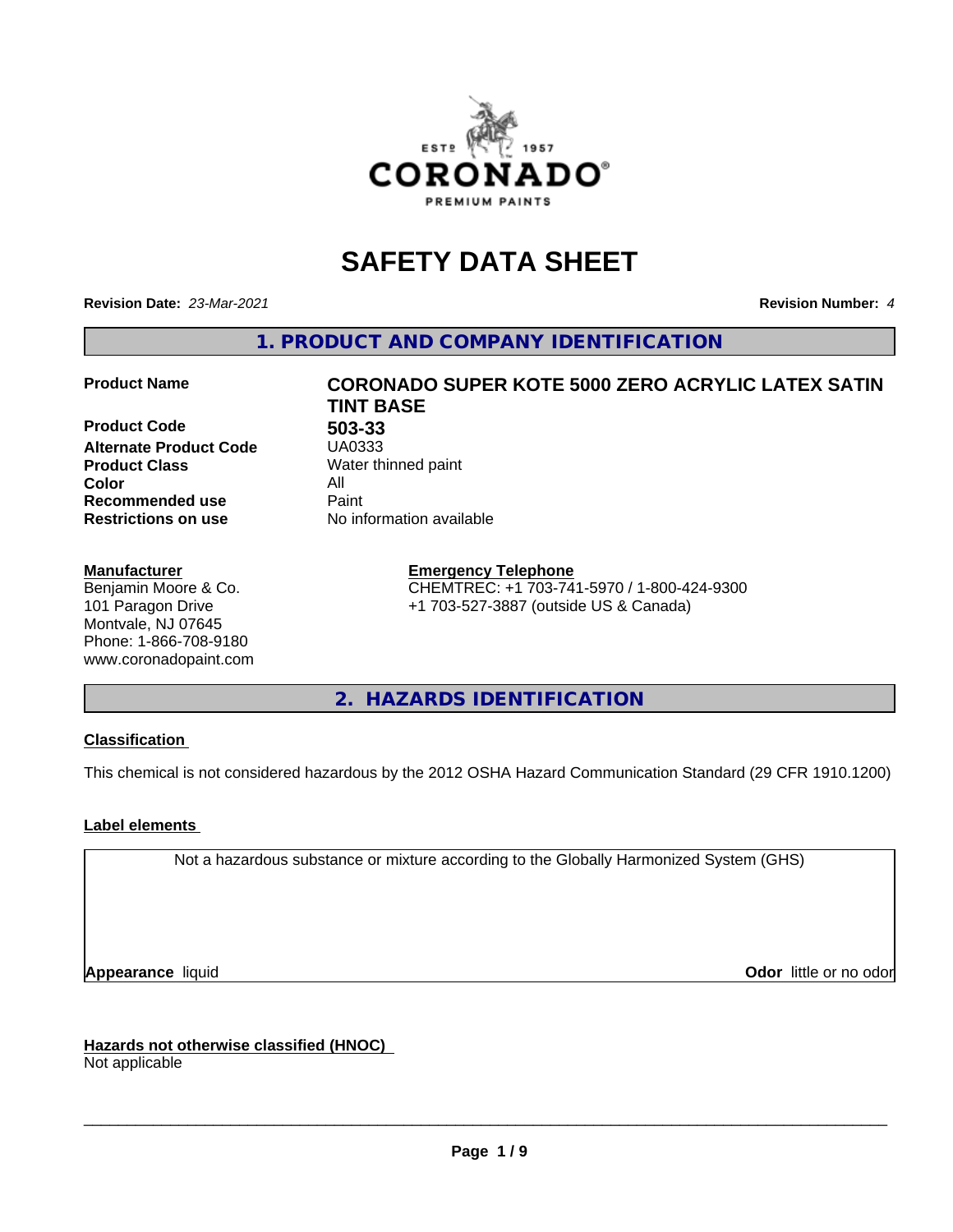#### **Other information**

No information available

 **WARNING:** This product contains isothiazolinone compounds at levels of <0.1%. These substances are biocides commonly found in most paints and a variety of personal care products as a preservative. Certain individuals may be sensitive or allergic to these substances, even at low levels.

\_\_\_\_\_\_\_\_\_\_\_\_\_\_\_\_\_\_\_\_\_\_\_\_\_\_\_\_\_\_\_\_\_\_\_\_\_\_\_\_\_\_\_\_\_\_\_\_\_\_\_\_\_\_\_\_\_\_\_\_\_\_\_\_\_\_\_\_\_\_\_\_\_\_\_\_\_\_\_\_\_\_\_\_\_\_\_\_\_\_\_\_\_

# **3. COMPOSITION INFORMATION ON COMPONENTS**

| <b>Chemical name</b> | <b>CAS No.</b> | Weight-% |
|----------------------|----------------|----------|
| Titanium dioxide     | 13463-67-7     | 10<br>AC |
| Kaolin               | 1332-58-7      |          |
| Nepheline syenite    | 37244-96-5     | $\sim$   |

|                                                  | 4. FIRST AID MEASURES                                                                                         |  |
|--------------------------------------------------|---------------------------------------------------------------------------------------------------------------|--|
| <b>General Advice</b>                            | No hazards which require special first aid measures.                                                          |  |
| <b>Eye Contact</b>                               | Rinse thoroughly with plenty of water for at least 15 minutes and consult a<br>physician.                     |  |
| <b>Skin Contact</b>                              | Wash off immediately with soap and plenty of water while removing all<br>contaminated clothes and shoes.      |  |
| <b>Inhalation</b>                                | Move to fresh air. If symptoms persist, call a physician.                                                     |  |
| Ingestion                                        | Clean mouth with water and afterwards drink plenty of water. Consult a physician<br>if necessary.             |  |
| <b>Most Important</b><br><b>Symptoms/Effects</b> | None known.                                                                                                   |  |
| <b>Notes To Physician</b>                        | Treat symptomatically.                                                                                        |  |
|                                                  | 5. FIRE-FIGHTING MEASURES                                                                                     |  |
| <b>Suitable Extinguishing Media</b>              | Use extinguishing measures that are appropriate to local<br>circumstances and the surrounding environment.    |  |
|                                                  | Protective equipment and precautions for firefighters As in any fire, wear self-contained breathing apparatus |  |

and full protective gear.

**Specific Hazards Arising From The Chemical** Closed containers may rupture ifexposed to fire or

**Sensitivity to mechanical impact** No

**Sensitivity to static discharge** No

extreme heat.

 $\overline{\phantom{a}}$  ,  $\overline{\phantom{a}}$  ,  $\overline{\phantom{a}}$  ,  $\overline{\phantom{a}}$  ,  $\overline{\phantom{a}}$  ,  $\overline{\phantom{a}}$  ,  $\overline{\phantom{a}}$  ,  $\overline{\phantom{a}}$  ,  $\overline{\phantom{a}}$  ,  $\overline{\phantom{a}}$  ,  $\overline{\phantom{a}}$  ,  $\overline{\phantom{a}}$  ,  $\overline{\phantom{a}}$  ,  $\overline{\phantom{a}}$  ,  $\overline{\phantom{a}}$  ,  $\overline{\phantom{a}}$ 

pressure-demand, MSHA/NIOSH (approved or equivalent)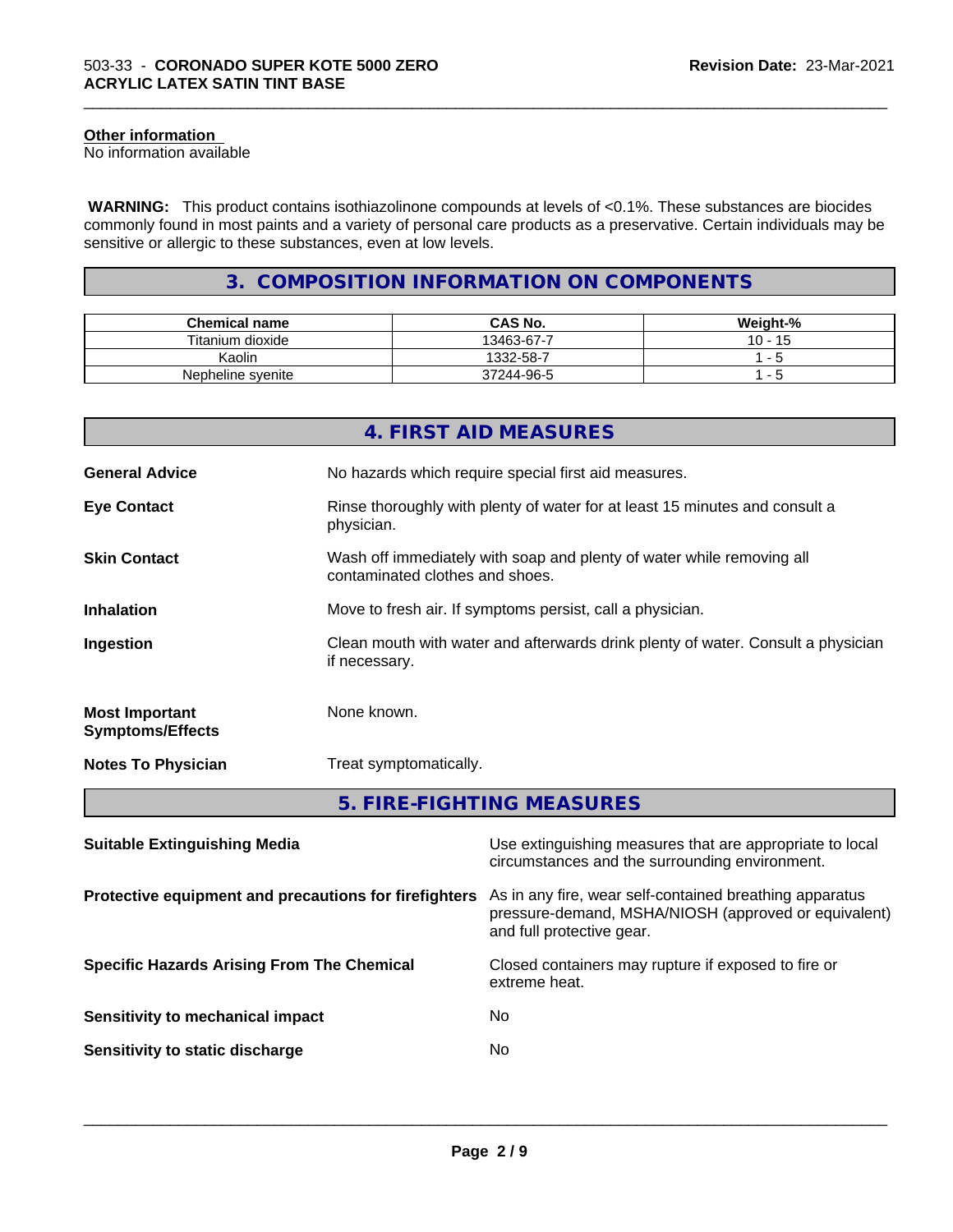| <b>Flash Point Data</b>                                       |                 |                                  |                                |
|---------------------------------------------------------------|-----------------|----------------------------------|--------------------------------|
| Flash point (°F)                                              |                 | Not applicable                   |                                |
| Flash Point (°C)                                              |                 | Not applicable                   |                                |
| <b>Method</b>                                                 |                 | Not applicable                   |                                |
| <b>Flammability Limits In Air</b>                             |                 |                                  |                                |
| Lower flammability limit:<br><b>Upper flammability limit:</b> |                 | Not applicable<br>Not applicable |                                |
| <b>NFPA</b><br>Health: 1                                      | Flammability: 0 | Instability: 0                   | <b>Special: Not Applicable</b> |
| <b>NFPA Legend</b><br>0 - Not Hazardous<br>1 - Slightly       |                 |                                  |                                |
| 2 - Moderate                                                  |                 |                                  |                                |

\_\_\_\_\_\_\_\_\_\_\_\_\_\_\_\_\_\_\_\_\_\_\_\_\_\_\_\_\_\_\_\_\_\_\_\_\_\_\_\_\_\_\_\_\_\_\_\_\_\_\_\_\_\_\_\_\_\_\_\_\_\_\_\_\_\_\_\_\_\_\_\_\_\_\_\_\_\_\_\_\_\_\_\_\_\_\_\_\_\_\_\_\_

- 
- 3 High
- 4 Severe

*The ratings assigned are only suggested ratings, the contractor/employer has ultimate responsibilities for NFPA ratings where this system is used.*

*Additional information regarding the NFPA rating system is available from the National Fire Protection Agency (NFPA) at www.nfpa.org.*

# **6. ACCIDENTAL RELEASE MEASURES**

| <b>Personal Precautions</b>      | Avoid contact with skin, eyes and clothing. Ensure adequate ventilation.                             |
|----------------------------------|------------------------------------------------------------------------------------------------------|
| <b>Other Information</b>         | Prevent further leakage or spillage if safe to do so.                                                |
| <b>Environmental precautions</b> | See Section 12 for additional Ecological Information.                                                |
| <b>Methods for Cleaning Up</b>   | Soak up with inert absorbent material. Sweep up and shovel into suitable<br>containers for disposal. |

# **7. HANDLING AND STORAGE**

| <b>Handling</b>               | Avoid contact with skin, eyes and clothing. Avoid breathing vapors, spray mists or<br>sanding dust. In case of insufficient ventilation, wear suitable respiratory<br>equipment. |
|-------------------------------|----------------------------------------------------------------------------------------------------------------------------------------------------------------------------------|
| <b>Storage</b>                | Keep container tightly closed. Keep out of the reach of children.                                                                                                                |
| <b>Incompatible Materials</b> | No information available                                                                                                                                                         |

# **8. EXPOSURE CONTROLS/PERSONAL PROTECTION**

#### **Exposure Limits**

| <b>Chemical name</b> | <b>ACGIH TLV</b>                                                                                                  | <b>OSHA PEL</b>                               |
|----------------------|-------------------------------------------------------------------------------------------------------------------|-----------------------------------------------|
| Titanium dioxide     | TWA: $10 \text{ ma/m}^3$                                                                                          | $15 \text{ mg/m}^3$ - TWA                     |
| Kaolin               | TWA: 2 $mg/m3$ particulate matter<br>containing no asbestos and <1%<br>crystalline silica, respirable particulate | 15 mg/m $3$ - TWA<br>$5 \text{ mg/m}^3$ - TWA |
|                      | matter                                                                                                            |                                               |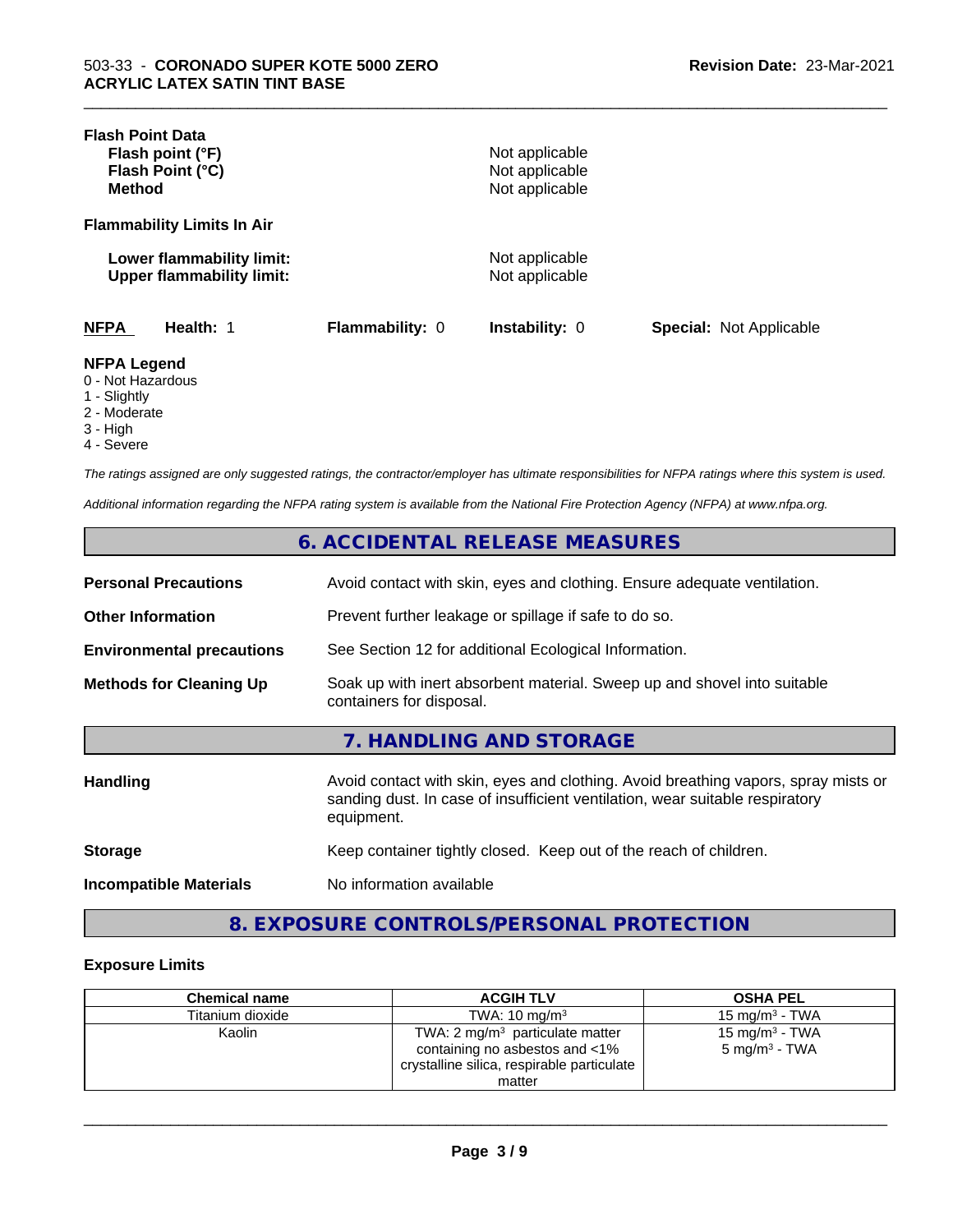#### **Legend**

ACGIH - American Conference of Governmental Industrial Hygienists Exposure Limits OSHA - Occupational Safety & Health Administration Exposure Limits N/E - Not Established

| <b>Engineering Measures</b>          | Ensure adequate ventilation, especially in confined areas.                                                                          |  |  |
|--------------------------------------|-------------------------------------------------------------------------------------------------------------------------------------|--|--|
| <b>Personal Protective Equipment</b> |                                                                                                                                     |  |  |
| <b>Eye/Face Protection</b>           | Safety glasses with side-shields.                                                                                                   |  |  |
| <b>Skin Protection</b>               | Protective gloves and impervious clothing.                                                                                          |  |  |
| <b>Respiratory Protection</b>        | In case of insufficient ventilation wear suitable respiratory equipment.                                                            |  |  |
| <b>Hygiene Measures</b>              | Avoid contact with skin, eyes and clothing. Remove and wash contaminated<br>clothing before re-use. Wash thoroughly after handling. |  |  |

# **9. PHYSICAL AND CHEMICAL PROPERTIES**

**Appearance** liquid<br> **Appearance** liquid<br> **Odor Odor Threshold No information available No information available Density (Ibs/gal)** 9.9 - 10.3<br> **Specific Gravity** 1.18 - 1.23 **Specific Gravity**<br>pH **Viscosity (cps)** No information available **Solubility(ies)** No information available **Water solubility** No information available **Evaporation Rate No information available No information available Vapor pressure** No information available **No information** available **Vapor density**<br> **We Solids**<br>
We Solid Wi, % Solids
2019 Wt. % Solids **Vol. % Solids** 30 - 40 **Wt. % Volatiles** 50 - 60<br> **Vol. % Volatiles** 60 - 70 **Vol. % Volatiles VOC Regulatory Limit (g/L)** < 5 **Boiling Point (°F)** 212 **Boiling Point (°C)** 100 **Freezing point (°F)** 32 **Freezing Point (°C)** 0 **Flash point (°F)** Not applicable **Flash Point (°C)** Not applicable **Method**<br> **Flammability (solid, gas)**<br> **Commability (solid, gas)**<br> **Not** applicable **Flammability** (solid, gas) **Upper flammability limit:**<br> **Lower flammability limit:** Not applicable Not applicable **Lower flammability limit:**<br> **Autoignition Temperature (°F)** Not applicable available and the Mustafable and Mustafable and Mustafable and Mu **Autoignition Temperature (°F) Autoignition Temperature (°C)** No information available **Decomposition Temperature (°F)** No information available **Decomposition Temperature (°C)** No information available **Partition coefficient** and the settlement of the settlement of the No information available

little or no odor **No information available** 

\_\_\_\_\_\_\_\_\_\_\_\_\_\_\_\_\_\_\_\_\_\_\_\_\_\_\_\_\_\_\_\_\_\_\_\_\_\_\_\_\_\_\_\_\_\_\_\_\_\_\_\_\_\_\_\_\_\_\_\_\_\_\_\_\_\_\_\_\_\_\_\_\_\_\_\_\_\_\_\_\_\_\_\_\_\_\_\_\_\_\_\_\_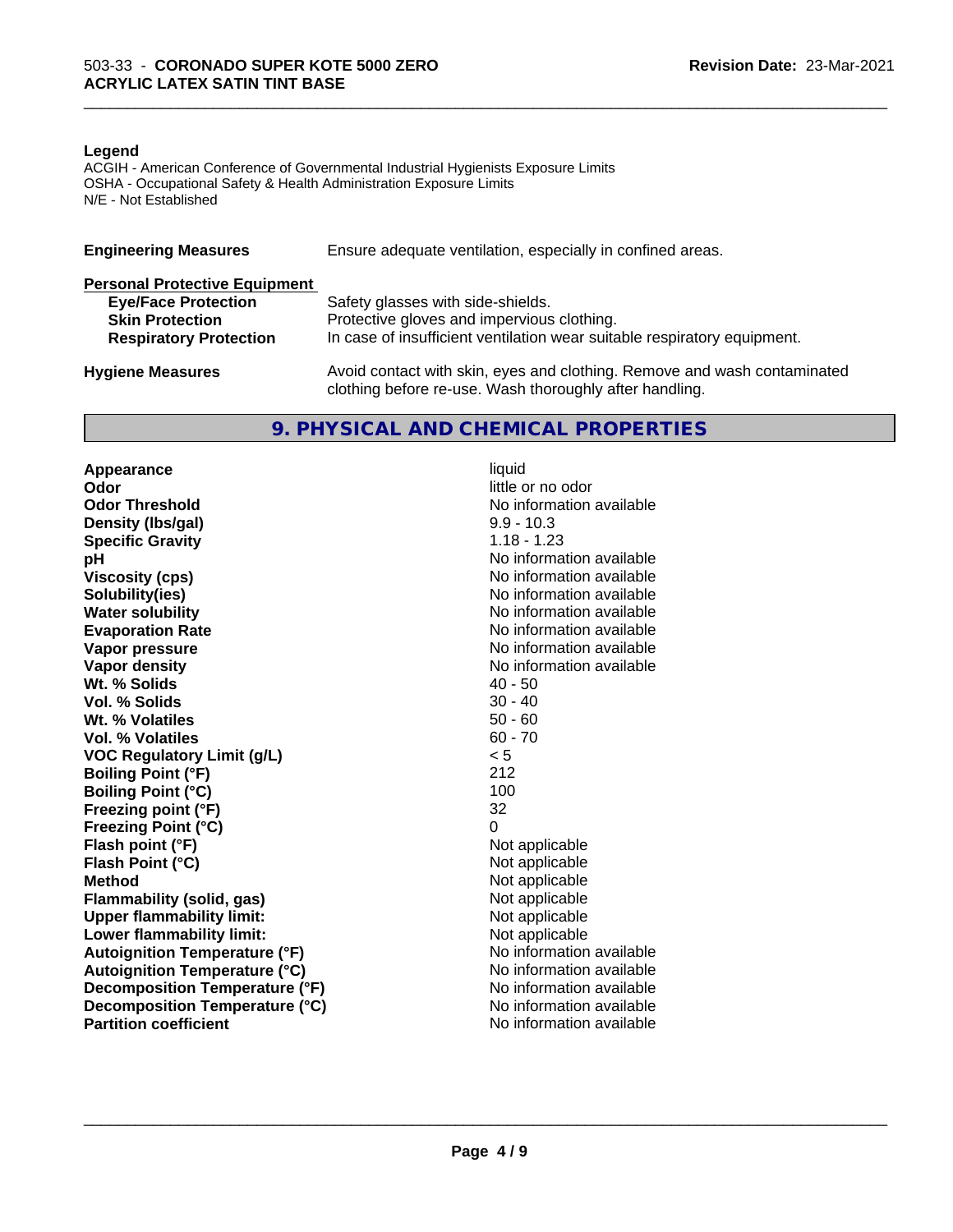|                                                                                                                                                                                                                 |                                                                                                                                                                           | <b>10. STABILITY AND REACTIVITY</b>                                                                                           |
|-----------------------------------------------------------------------------------------------------------------------------------------------------------------------------------------------------------------|---------------------------------------------------------------------------------------------------------------------------------------------------------------------------|-------------------------------------------------------------------------------------------------------------------------------|
| <b>Reactivity</b>                                                                                                                                                                                               |                                                                                                                                                                           | Not Applicable                                                                                                                |
| <b>Chemical Stability</b>                                                                                                                                                                                       |                                                                                                                                                                           | Stable under normal conditions.                                                                                               |
| <b>Conditions to avoid</b>                                                                                                                                                                                      |                                                                                                                                                                           | Prevent from freezing.                                                                                                        |
| <b>Incompatible Materials</b>                                                                                                                                                                                   |                                                                                                                                                                           | No materials to be especially mentioned.                                                                                      |
| <b>Hazardous Decomposition Products</b>                                                                                                                                                                         |                                                                                                                                                                           | None under normal use.                                                                                                        |
| Possibility of hazardous reactions                                                                                                                                                                              |                                                                                                                                                                           | None under normal conditions of use.                                                                                          |
|                                                                                                                                                                                                                 |                                                                                                                                                                           | 11. TOXICOLOGICAL INFORMATION                                                                                                 |
| <b>Product Information</b>                                                                                                                                                                                      |                                                                                                                                                                           |                                                                                                                               |
| Information on likely routes of exposure                                                                                                                                                                        |                                                                                                                                                                           |                                                                                                                               |
| <b>Principal Routes of Exposure</b>                                                                                                                                                                             |                                                                                                                                                                           | Eye contact, skin contact and inhalation.                                                                                     |
| <b>Acute Toxicity</b>                                                                                                                                                                                           |                                                                                                                                                                           |                                                                                                                               |
|                                                                                                                                                                                                                 |                                                                                                                                                                           |                                                                                                                               |
| <b>Product Information</b>                                                                                                                                                                                      | No information available                                                                                                                                                  |                                                                                                                               |
| Symptoms related to the physical, chemical and toxicological characteristics                                                                                                                                    |                                                                                                                                                                           |                                                                                                                               |
| <b>Symptoms</b>                                                                                                                                                                                                 | No information available                                                                                                                                                  |                                                                                                                               |
|                                                                                                                                                                                                                 |                                                                                                                                                                           | Delayed and immediate effects as well as chronic effects from short and long-term exposure                                    |
| Eye contact<br><b>Skin contact</b>                                                                                                                                                                              | May cause slight irritation.<br>skin and cause irritation.                                                                                                                | Substance may cause slight skin irritation. Prolonged or repeated contact may dry                                             |
| <b>Inhalation</b><br>Ingestion<br><b>Sensitization</b><br><b>Neurological Effects</b><br><b>Mutagenic Effects</b><br><b>Reproductive Effects</b><br><b>Developmental Effects</b><br><b>Target organ effects</b> | No information available<br>No information available.<br>No information available.<br>No information available.<br>No information available.<br>No information available. | May cause irritation of respiratory tract.<br>Ingestion may cause gastrointestinal irritation, nausea, vomiting and diarrhea. |
| <b>STOT - single exposure</b><br><b>STOT - repeated exposure</b><br>Other adverse effects<br><b>Aspiration Hazard</b>                                                                                           | No information available.<br>No information available.<br>No information available.<br>No information available                                                           |                                                                                                                               |
| <b>Numerical measures of toxicity</b>                                                                                                                                                                           |                                                                                                                                                                           |                                                                                                                               |
|                                                                                                                                                                                                                 |                                                                                                                                                                           | The following values are calculated based on chapter 3.1 of the GHS document                                                  |

**ATEmix (oral)** 77600 mg/kg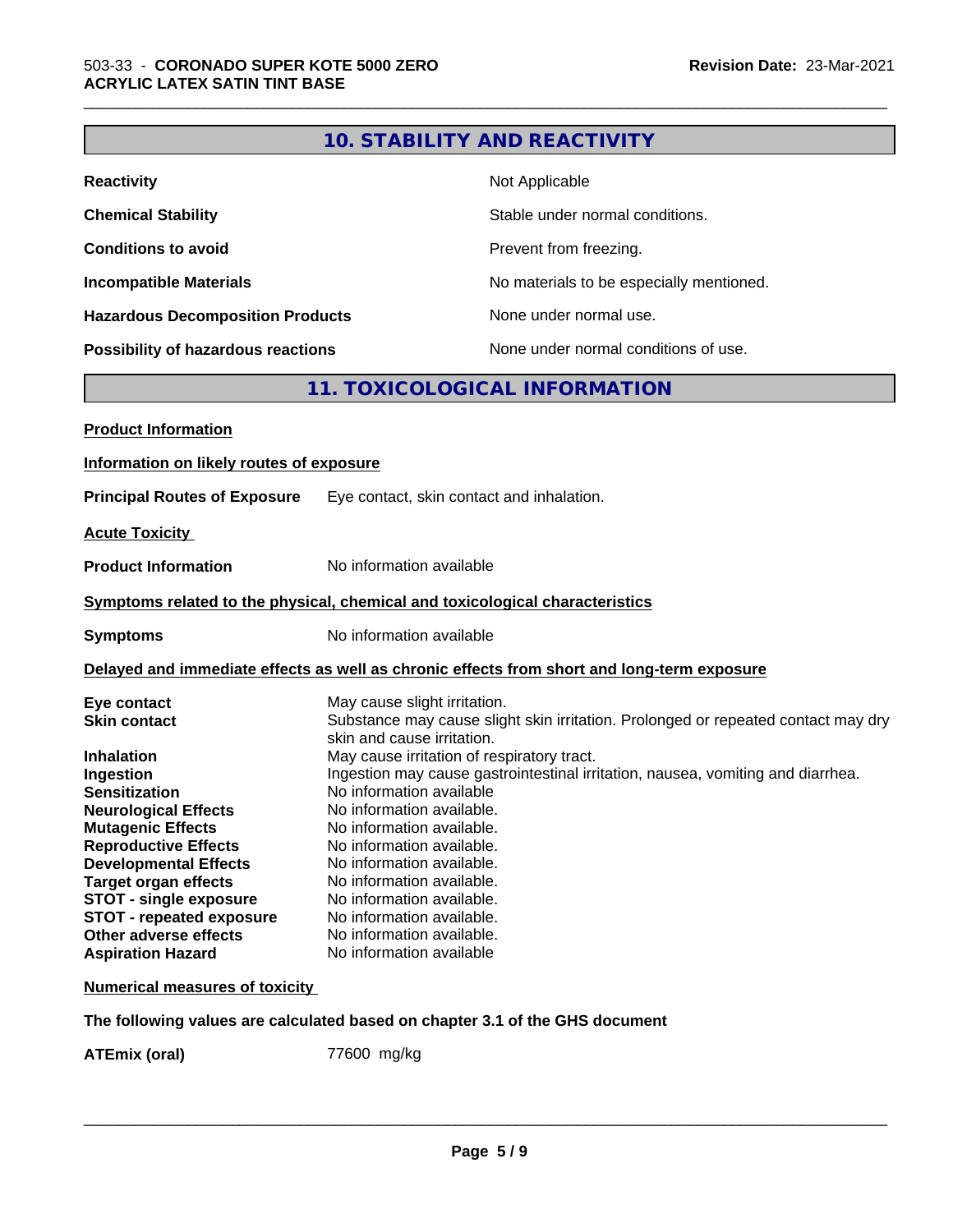#### **Component Information**

| Chemical name                  | Oral LD50            | Dermal LD50          | Inhalation LC50 |
|--------------------------------|----------------------|----------------------|-----------------|
| Titanium dioxide<br>13463-67-7 | > 10000 mg/kg (Rat)  |                      |                 |
| Kaolin<br>1332-58-7            | $>$ 5000 mg/kg (Rat) | $>$ 5000 mg/kg (Rat) |                 |

\_\_\_\_\_\_\_\_\_\_\_\_\_\_\_\_\_\_\_\_\_\_\_\_\_\_\_\_\_\_\_\_\_\_\_\_\_\_\_\_\_\_\_\_\_\_\_\_\_\_\_\_\_\_\_\_\_\_\_\_\_\_\_\_\_\_\_\_\_\_\_\_\_\_\_\_\_\_\_\_\_\_\_\_\_\_\_\_\_\_\_\_\_

#### **Chronic Toxicity**

#### **Carcinogenicity**

*The information below indicateswhether each agency has listed any ingredient as a carcinogen:.*

| <b>Chemical name</b>  | <b>IARC</b>               | <b>NTP</b> | <b>OSHA</b> |
|-----------------------|---------------------------|------------|-------------|
|                       | .<br>2B<br>Possible Human |            | Listed      |
| n dioxide<br>Titanium | Carcinogen                |            |             |

• Although IARC has classified titanium dioxide as possibly carcinogenic to humans (2B), their summary concludes: "No significant exposure to titanium dioxide is thought to occur during the use of products in which titanium dioxide is bound to other materials, such as paint."

#### **Legend**

IARC - International Agency for Research on Cancer NTP - National Toxicity Program OSHA - Occupational Safety & Health Administration

**12. ECOLOGICAL INFORMATION**

### **Ecotoxicity Effects**

The environmental impact of this product has not been fully investigated.

#### **Product Information**

#### **Acute Toxicity to Fish**

No information available

#### **Acute Toxicity to Aquatic Invertebrates**

No information available

#### **Acute Toxicity to Aquatic Plants**

No information available

#### **Persistence / Degradability**

No information available.

#### **Bioaccumulation**

There is no data for this product.

#### **Mobility in Environmental Media**

No information available.

#### **Ozone**

No information available

### **Component Information**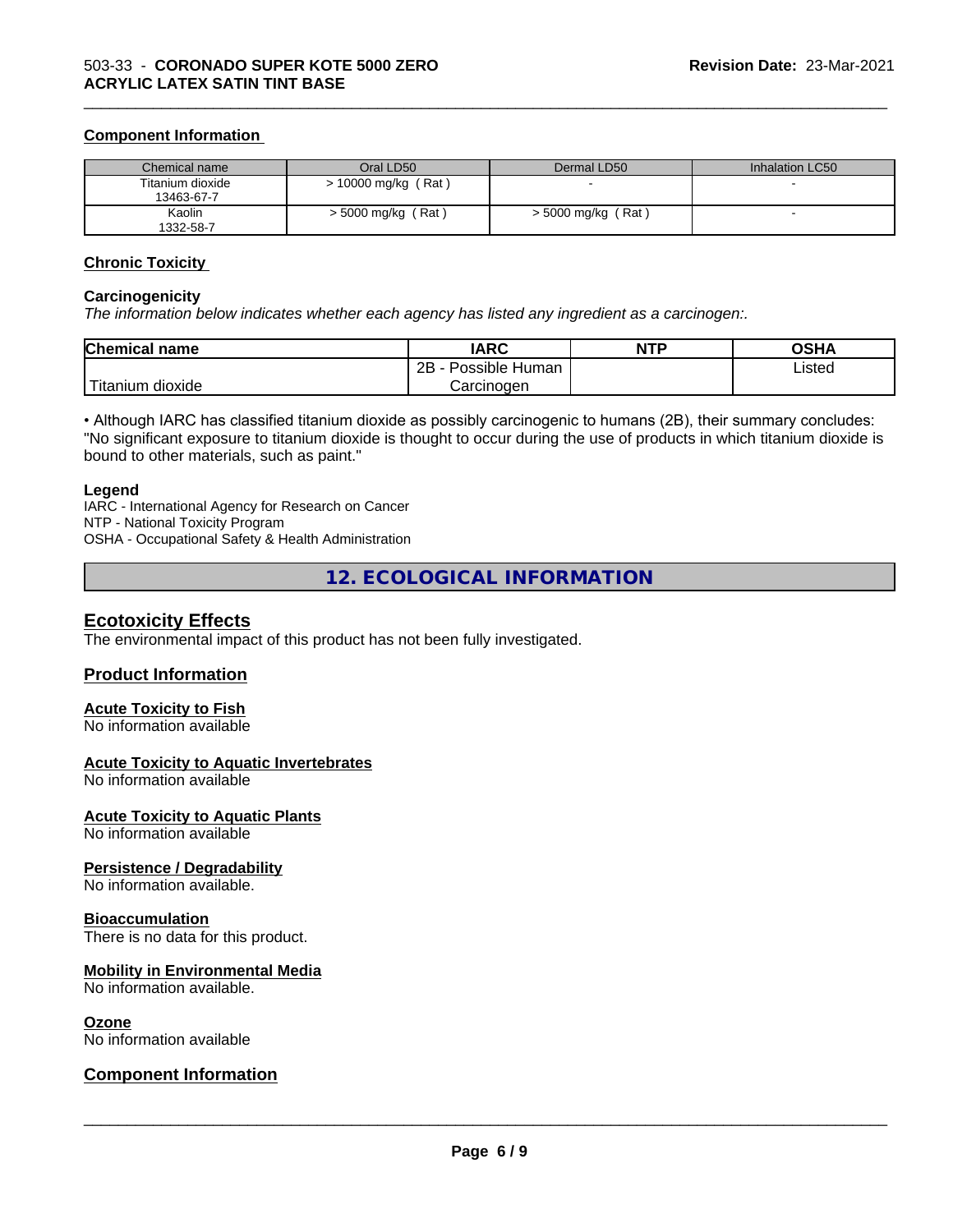### **Acute Toxicity to Fish**

#### Titanium dioxide

 $LC50:$  > 1000 mg/L (Fathead Minnow - 96 hr.)

#### **Acute Toxicity to Aquatic Invertebrates**

No information available

#### **Acute Toxicity to Aquatic Plants**

No information available

|                              | 13. DISPOSAL CONSIDERATIONS                                                                                                                                                                                               |
|------------------------------|---------------------------------------------------------------------------------------------------------------------------------------------------------------------------------------------------------------------------|
| <b>Waste Disposal Method</b> | Dispose of in accordance with federal, state, and local regulations. Local<br>requirements may vary, consult your sanitation department or state-designated<br>environmental protection agency for more disposal options. |
|                              | 14. TRANSPORT INFORMATION                                                                                                                                                                                                 |
| <b>DOT</b>                   | Not regulated                                                                                                                                                                                                             |
| <b>ICAO/IATA</b>             | Not regulated                                                                                                                                                                                                             |
| <b>IMDG / IMO</b>            | Not regulated                                                                                                                                                                                                             |
|                              | <b>15. REGULATORY INFORMATION</b>                                                                                                                                                                                         |

\_\_\_\_\_\_\_\_\_\_\_\_\_\_\_\_\_\_\_\_\_\_\_\_\_\_\_\_\_\_\_\_\_\_\_\_\_\_\_\_\_\_\_\_\_\_\_\_\_\_\_\_\_\_\_\_\_\_\_\_\_\_\_\_\_\_\_\_\_\_\_\_\_\_\_\_\_\_\_\_\_\_\_\_\_\_\_\_\_\_\_\_\_

# **International Inventories**

| <b>TSCA: United States</b> | Yes - All components are listed or exempt. |
|----------------------------|--------------------------------------------|
| <b>DSL: Canada</b>         | Yes - All components are listed or exempt. |

# **Federal Regulations**

| SARA 311/312 hazardous categorization |    |  |
|---------------------------------------|----|--|
| Acute health hazard                   | Nο |  |
| Chronic Health Hazard                 | No |  |
| Fire hazard                           | Nο |  |
| Sudden release of pressure hazard     | No |  |
| Reactive Hazard                       | No |  |

#### **SARA 313**

Section 313 of Title III of the Superfund Amendments and Reauthorization Act of 1986 (SARA). This product contains a chemical or chemicals which are subject to the reporting requirements of the Act and Title 40 of the Code of Federal Regulations, Part 372:

*None*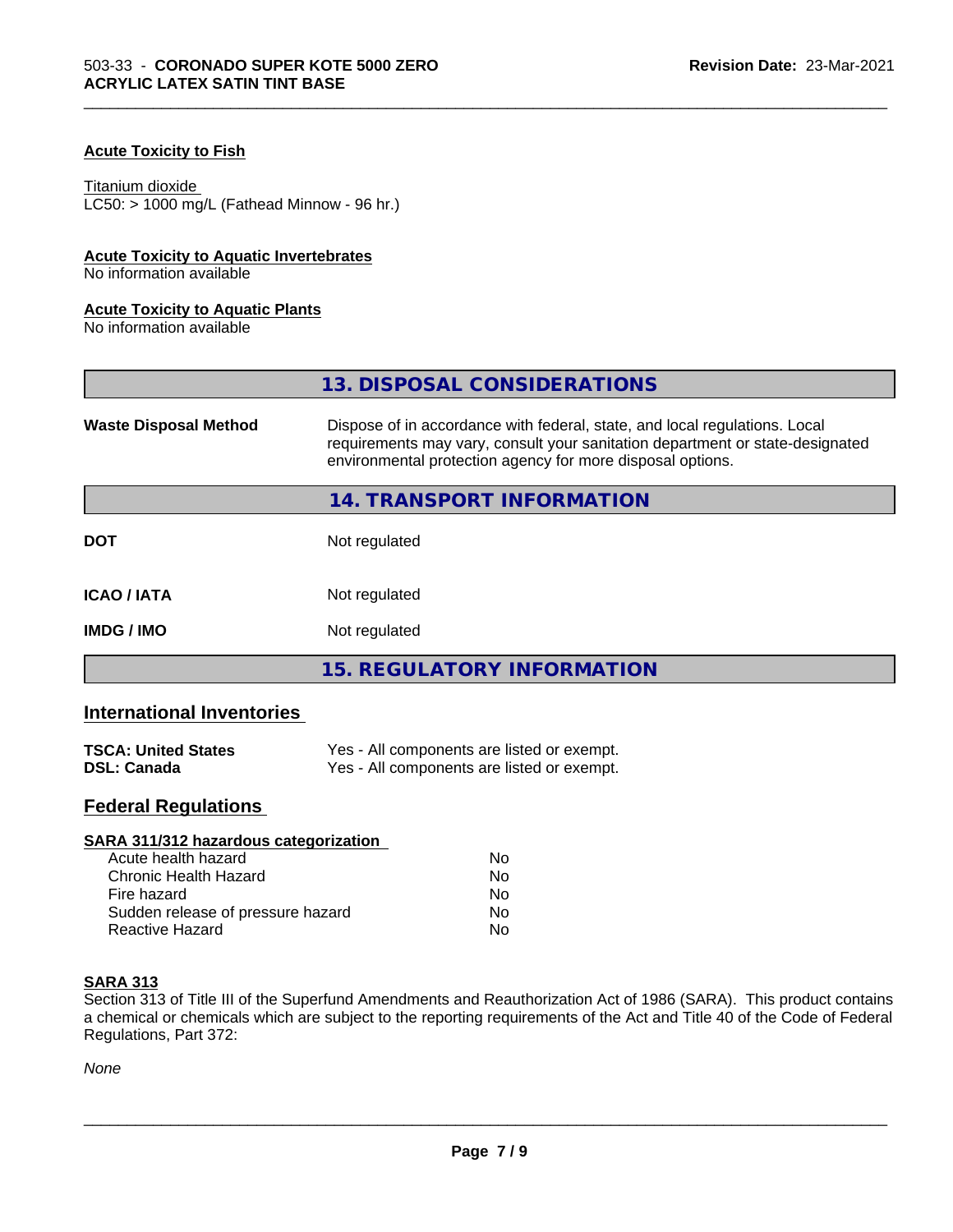#### **Clean Air Act,Section 112 Hazardous Air Pollutants (HAPs) (see 40 CFR 61)**

This product contains the following HAPs:

*None*

## **US State Regulations**

**California Proposition 65**

**AVIMARNING:** Cancer and Reproductive Harm– www.P65warnings.ca.gov

#### **State Right-to-Know**

| <b>Chemical name</b>           | - -<br>IVIA<br>saunuscus | <b>Jerse</b> v<br><b>Nev</b> | าทรงIvania |
|--------------------------------|--------------------------|------------------------------|------------|
| <br>--<br>ı itanıum<br>dioxide |                          |                              |            |
| Kaolin                         |                          |                              |            |

\_\_\_\_\_\_\_\_\_\_\_\_\_\_\_\_\_\_\_\_\_\_\_\_\_\_\_\_\_\_\_\_\_\_\_\_\_\_\_\_\_\_\_\_\_\_\_\_\_\_\_\_\_\_\_\_\_\_\_\_\_\_\_\_\_\_\_\_\_\_\_\_\_\_\_\_\_\_\_\_\_\_\_\_\_\_\_\_\_\_\_\_\_

#### **Legend**

X - Listed

# **16. OTHER INFORMATION**

| HMIS | Health: 1 | <b>Flammability: 0</b> | <b>Reactivity: 0 PPE: -</b> |  |  |
|------|-----------|------------------------|-----------------------------|--|--|
|------|-----------|------------------------|-----------------------------|--|--|

#### **HMIS Legend**

- 0 Minimal Hazard
- 1 Slight Hazard
- 2 Moderate Hazard
- 3 Serious Hazard
- 4 Severe Hazard
- Chronic Hazard

X - Consult your supervisor or S.O.P. for "Special" handling instructions.

*Note: The PPE rating has intentionally been left blank. Choose appropriate PPE that will protect employees from the hazards the material will present under the actual normal conditions of use.*

*Caution: HMISÒ ratings are based on a 0-4 rating scale, with 0 representing minimal hazards or risks, and 4 representing significant hazards or risks. Although HMISÒ ratings are not required on MSDSs under 29 CFR 1910.1200, the preparer, has chosen to provide them. HMISÒ ratings are to be used only in conjunction with a fully implemented HMISÒ program by workers who have received appropriate HMISÒ training. HMISÒ is a registered trade and service mark of the NPCA. HMISÒ materials may be purchased exclusively from J. J. Keller (800) 327-6868.*

 **WARNING!** If you scrape, sand, or remove old paint, you may release lead dust. LEAD IS TOXIC. EXPOSURE TO LEAD DUST CAN CAUSE SERIOUS ILLNESS, SUCH AS BRAIN DAMAGE, ESPECIALLY IN CHILDREN. PREGNANT WOMEN SHOULD ALSO AVOID EXPOSURE.Wear a NIOSH approved respirator to control lead exposure. Clean up carefully with a HEPA vacuum and a wet mop. Before you start, find out how to protect yourself and your family by contacting the National Lead Information Hotline at 1-800-424-LEAD or log on to www.epa.gov/lead.

**Prepared By** Product Stewardship Department